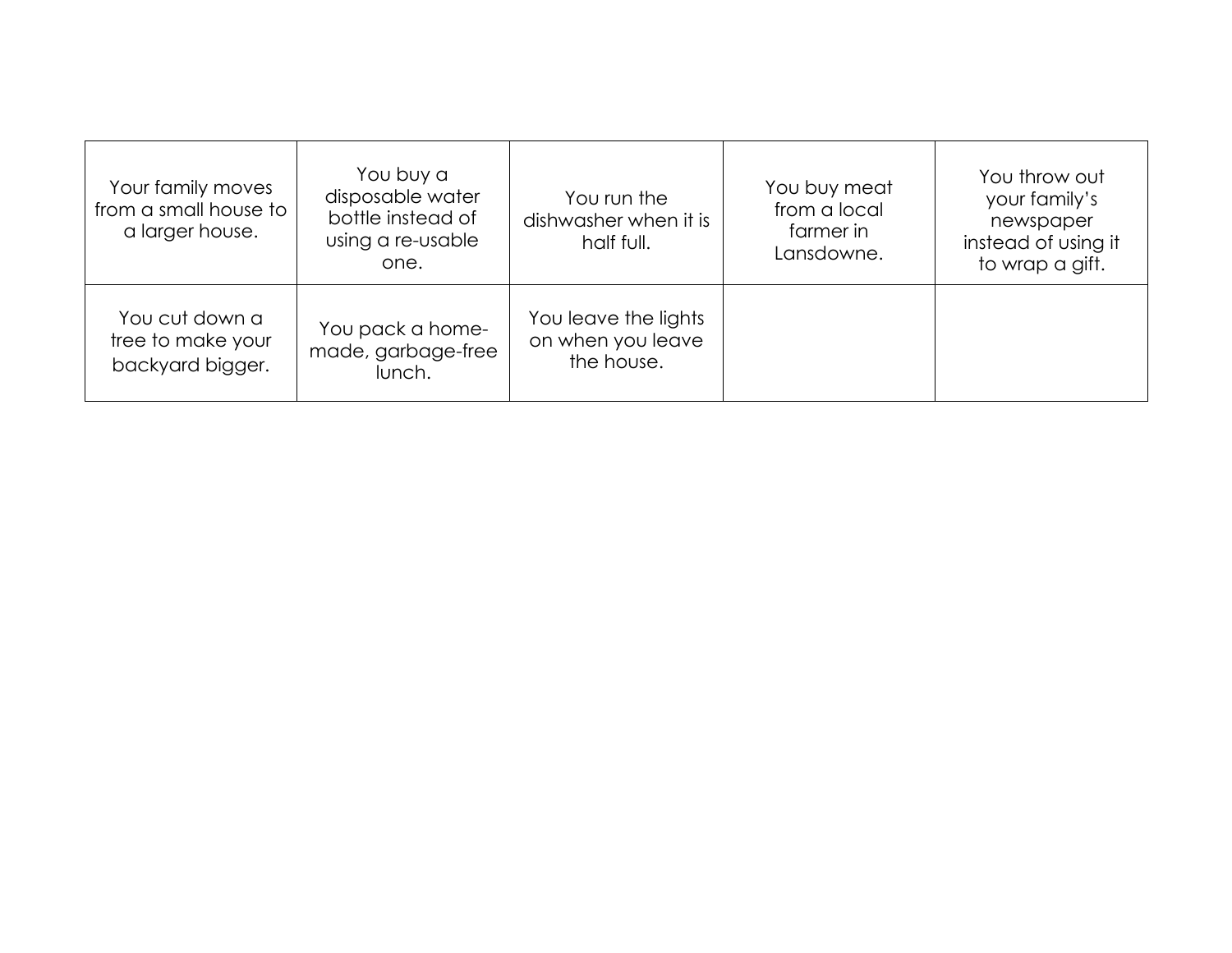| You buy apples grown by<br>a nearby farmer instead<br>of one grown in Florida. | You buy a new TV and<br>throw the old one in the<br>dump | Your parents drive you to<br>school each day.                                                    | You buy a huge car that<br>wastes gas.                                                |
|--------------------------------------------------------------------------------|----------------------------------------------------------|--------------------------------------------------------------------------------------------------|---------------------------------------------------------------------------------------|
| You spend lots of winter<br>afternoons snowmobiling.                           | You buy strawberries<br>grown in Mexico.                 | You take lots of food on<br>your plate, eat half of it,<br>and throw the rest in the<br>garbage. | You take pre-packaged<br>food for your lunch, and<br>throw away the wrappers          |
| You replaced your old<br>furnace with one that<br>saves energy.                | You use natural cleaners<br>to clean your room.          | You take your own<br>grocery bags to No Frills.                                                  | You throw paper in the<br>garbage instead of the<br>recycling bin.                    |
| You put your vegetable<br>peels in the compost.                                | You replace your iPod<br>with a newer iPod.              | You take the bus to<br>school instead of driving a<br>car                                        | Your family buys a new<br>fridge that saves a lot<br>more energy than your<br>old one |